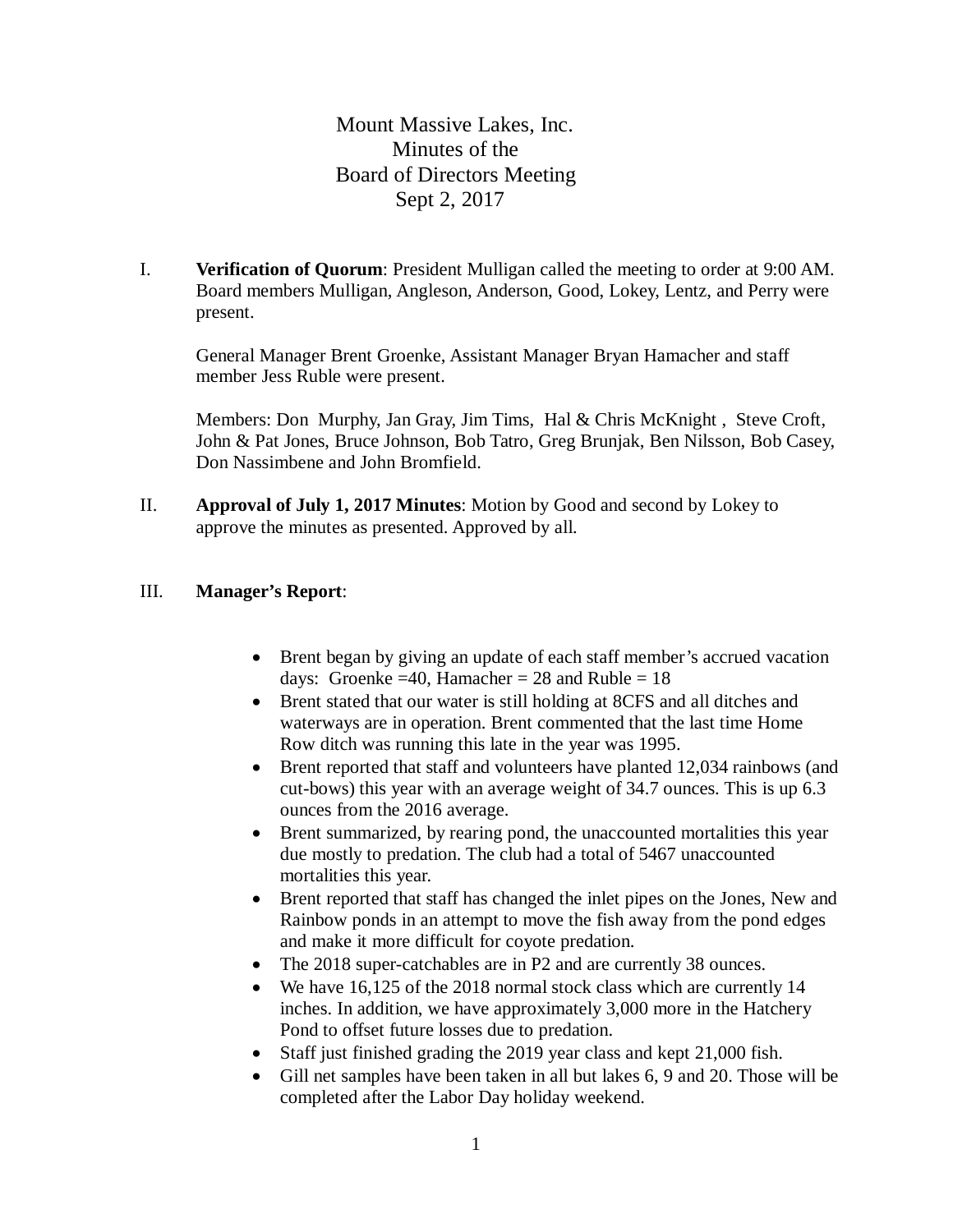- Staff is planning to shock and remove about 1,000 small brook trout this fall from lakes 14, 15 and 20 in an effort to reduce the population.
- Brent summarized the various construction projects that have been completed this season.
- Brent commented that 36 boats were currently in the bone yard after clean-up. After a short discussion, Brent was advised to advertise that members could submit bids for the abandoned boats and solicit sealed bids after October 1st. Brent will choose a date for bid cutoff and notify the successful bidders.

## IV. **Old Business**:

- Brent reported that he had reviewed the backhoe repairs with Swisher Automotive in Buena Vista and Swisher advised he could do the repairs for the same amount and that he would include transport of the backhoe to and from their shop at no charge. Brent was advised to proceed with Swisher as long as he could be within 10% of the competing bid. (Note that the original bid from Alamosa did not, and would not, include transport of machine from Leadville to Alamosa and back causing us to look for an alternative.)
- Brent reviewed the proposals to replace the two shop garage doors. After a short discussion, Brent was directed to accept the bid from Vail Valley Garage Door and proceed with the replacements.
- V. New Business Shaun asked to rearrange the agenda since we had the Fire Marshall (Steve Boyle) and Wildland Fire Mitigation officer (Caroline Shaffer) in attendance to talk about emergency response. Member Phyllis Carnahan made the introductions and addressed the BOD about the challenges emergency responders have finding residents at MML due to lack of street signs. After a lengthy discussion regarding various options to assist emergency responders it was agreed that:
	- Mulligan would update the map previously provided to first responders with a larger font and the addition of the emergency contact numbers of Brent Groenke, Bryan Hamacher, Greg Brunjak and Bob Tatro.
	- Phyllis along with other board members would explore options to assist the first responders with obtaining GPS equipment for their equipment.
	- In closing, the fire department asked the board to explore providing more locations for Dry Hydrants and to make sure they have the proper connections and are tested and cleaned at least once per year.

## VI. **LUC Report**:

- LU member Janice Good did not have a formal report but reported that LU had been very busy this year and reminded members that if they had major building projects they should have their applications in by Sept 30. Janice also commended LU Chairman Bill Bennett on a job well done this year.
- VII. **MML Website:** Board member Gregg Anderson stated that the web site had been especially busy the last part of July and early August. Member Don Murphy expressed that he felt it was easier to keep track of cabins / memberships for sale when they were automatically included with the Troutlines.
- **VIII. New Business:**